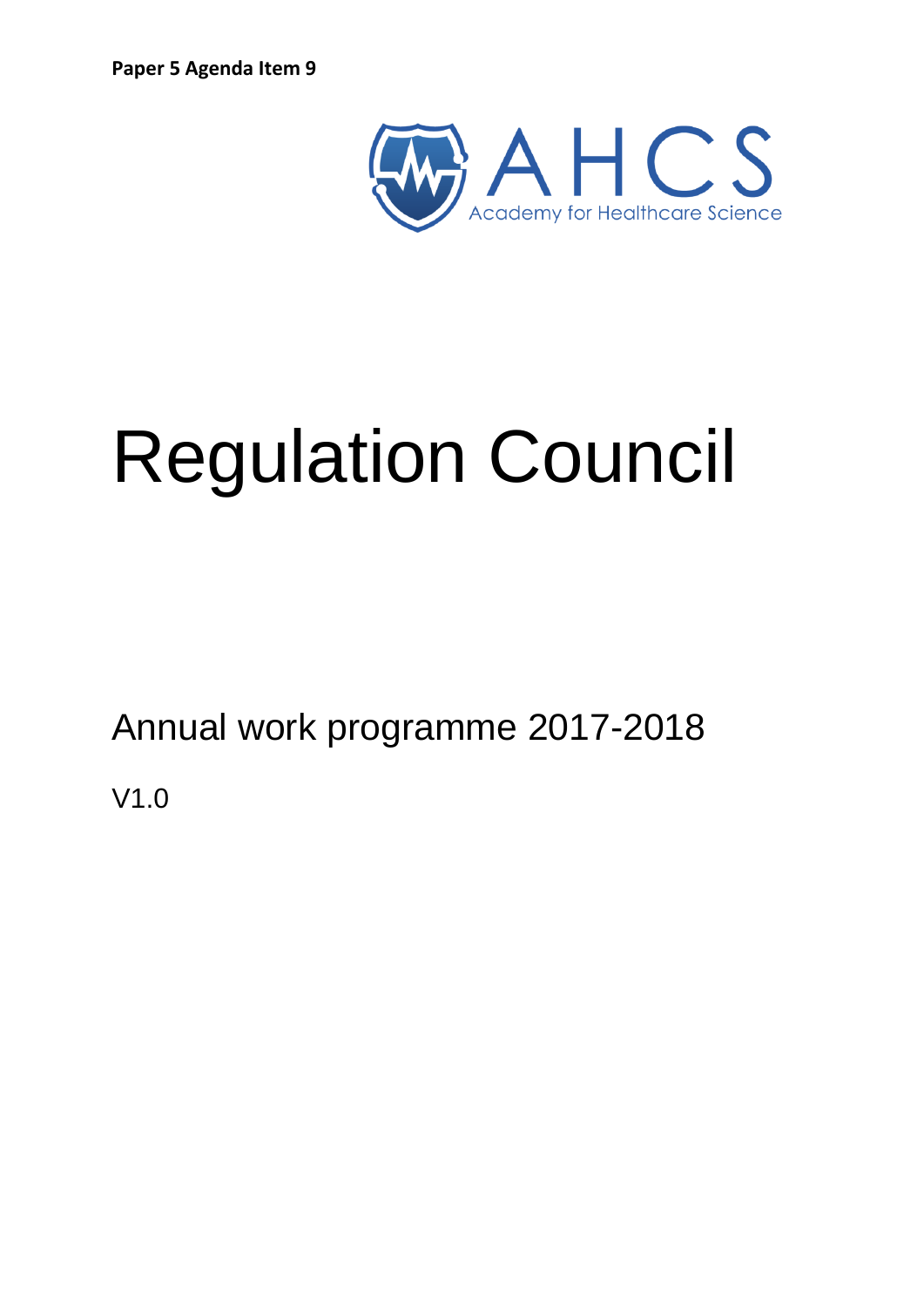# **Contents**

Introduction and summary

Workplan

KPI Dashboard

## **1. Introduction and summary**

The healthcare science workforce is an essential part of the clinical team with the potential to do real harm to patients should things go wrong. The Academy for Healthcare Science (AHCS) Regulation Council's core purpose is to reduce this risk and keep patients safe. This is achieved through structures and processes, including maintaining a register, for healthcare science workers and others that are not statutory regulated.

The Register was accredited by the Professional Standards Authority for Health and Social Care (PSA) in December 2014 for Practitioners and extended to include Higher Specialist Scientists in October 2015. Applications are with PSA to accredit other parts of the Register

Accreditation demonstrates that the Register meets the PSA high standards in governance, standard-setting, education and training, management of the register, complaints handling and information.

The Academy has also developed a Regulatory Framework which will enable the organisation to respond to and provide right touch Regulation, the cluster approach will also enable expansion into other areas such as Directories and Accredited credentialing registers

This is referenced in the Regulatory Framework document,

This Annual work plan sets out the Regulation Council programme of work for 1<sup>st</sup> April 2017 to  $31<sup>st</sup>$  March 2018 allowing for planning, prioritisation, and monitoring against key performance indicators. This year's plan is clear, that the Register needs to be a sustainable and shows growth.

This is a key priority for the AHCS Board too.

So, that is set within the context of the following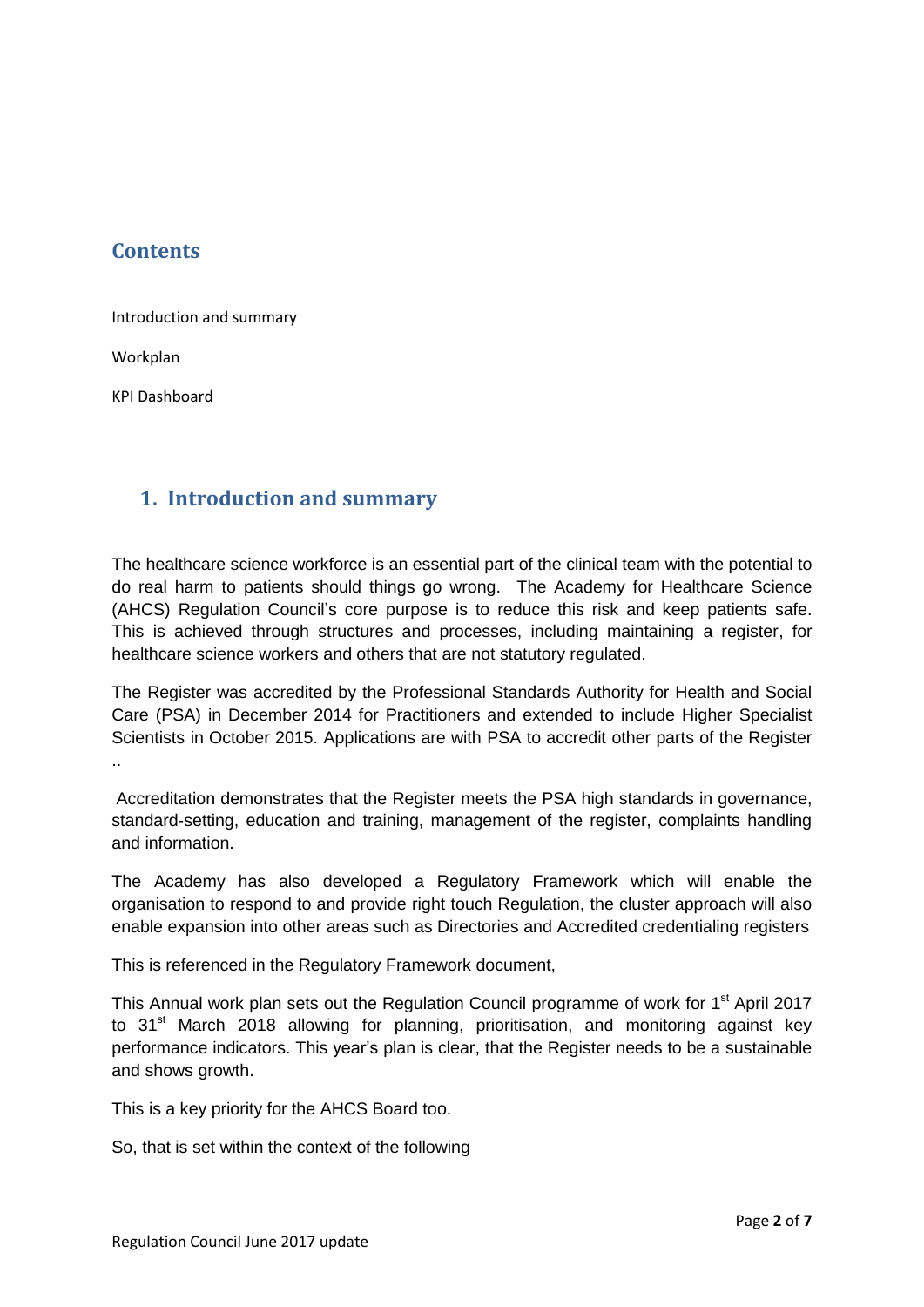- 1 establish and maintain a sustainable register of the healthcare science workforce, while maximising the coverage and minimising the costs of registration;
- 2 set, maintain and review standards of ethics, competence, conduct and performance and continuing professional development for members of the healthcare science workforce;
- 3 meet and maintain the Professional Standards Authority for Health and Social Care (PSA) standards for Register accreditation;
- 4 maintain the confidence of the public in the system of registration for the healthcare science workforce; and
- 5 support and inform the Academy on statutory regulation of the healthcare science workforce.

The annual plan sets out details of the activities that will be undertaken in 2017/18 which will contribute towards the achievement of these objectives.

Performance against this plan will be reported and monitored by the Regulation Council and published in the annual report.

## **2. Workplan**

# **2.1 Strategic Objective 1 - Establish and maintain a sustainable register of the healthcare science and healthcare workforce, while maximising the coverage and minimising the costs of, registration**

## **Actions:**

**Maximise all opportunities to increase numbers on the register.**

**Improve communication**

**Improve marketing**

**Actively seek new business opportunities**

**Be innovative and creative in strategic partnerships with professional bodies, four countries and other groups and regulators**

#### **Engage with HEIs and other educational establishments**

KPIs (Key Performance indicators)

Deliver x numbers onto the register Drafting note link this to Academy sustainability plan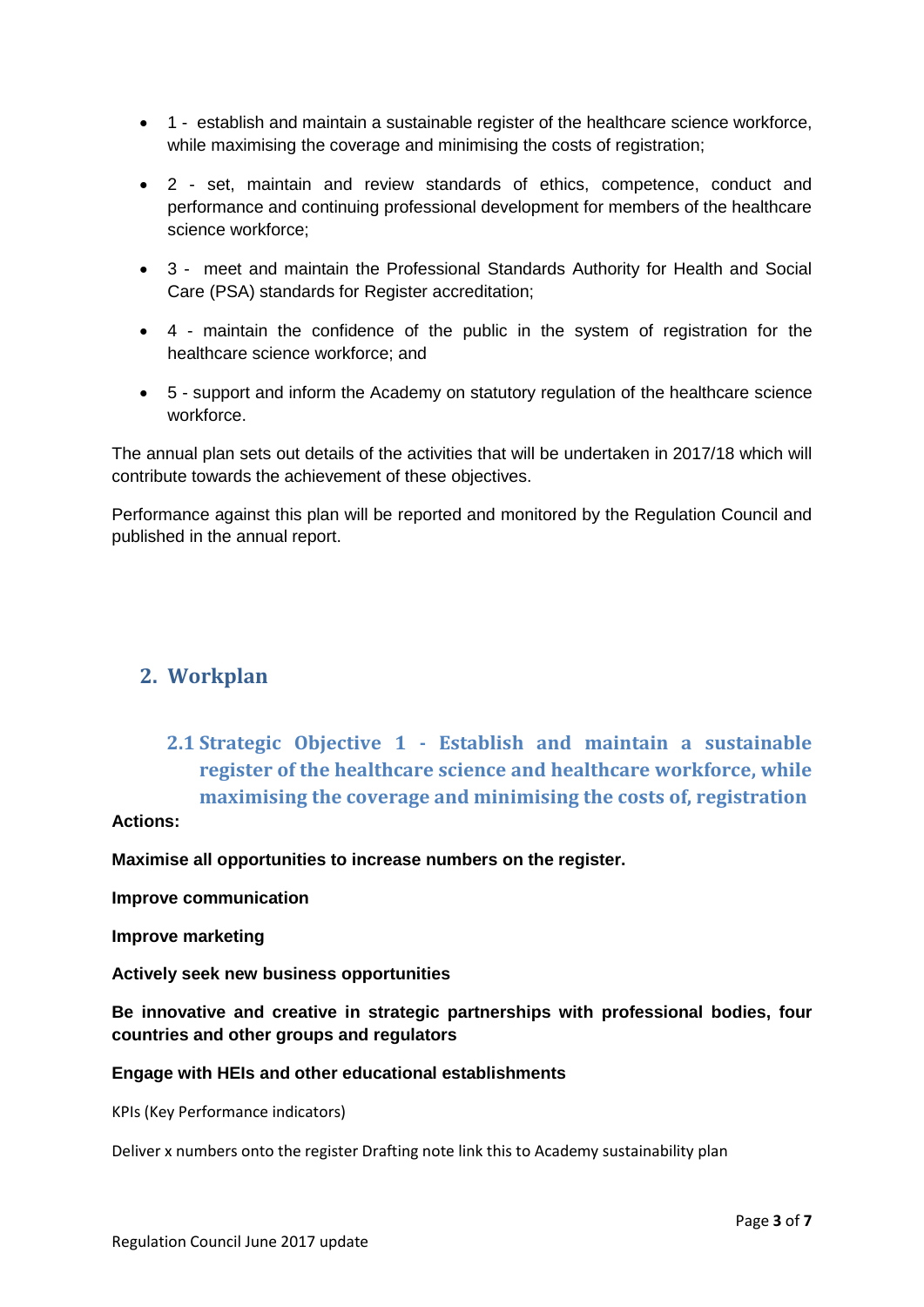# **2.2 Objective 2 - set, maintain and review standards of ethics, competence, conduct and performance and continuing professional development for all registrants**

## **Actions:**

In order to meet this objective the standards will be reviewed as part of the annual monitoring and reporting process, informed by any complaints received during the year. The Standards are reviewed and maintained by the Education Training and Professional Standards Committee and changes will be approved by the Regulation Council before publication.

The rules are reviewed and maintained by the Regulation Council and any changes will be approved by the Council before publication.

Good Scientific Practice is owned by the Education Training and Professional Standards Committee and will be reviewed during 2016/17, taking into account the expansion of the Register to other parts.

There will be a CPD audit during 2017.

#### **KPIs:**

- 1. Monitoring of all complaints
- 2. Successful resolution of any complaints and zero unresolved complaints of inconsistencies across the register
- 3. CPD audit completed
- 4. Standards and Rules reviewed and published
- 5. Good Scientific Practice reviewed

# **2.3 Objective 3 meet and maintain the Professional Standards Authority for Health and Social Care (PSA) standards for accreditation;**

#### **Actions:**

PSA renewal in January 2016 was granted with instructions. This will need to be met by June 2017

There is an ongoing learning point

"The Academy should continue to implement its service user and public engagement strategy to inform and involve the public and service users in what they do"

The Regulation Council will ensure this learning point is adhered to.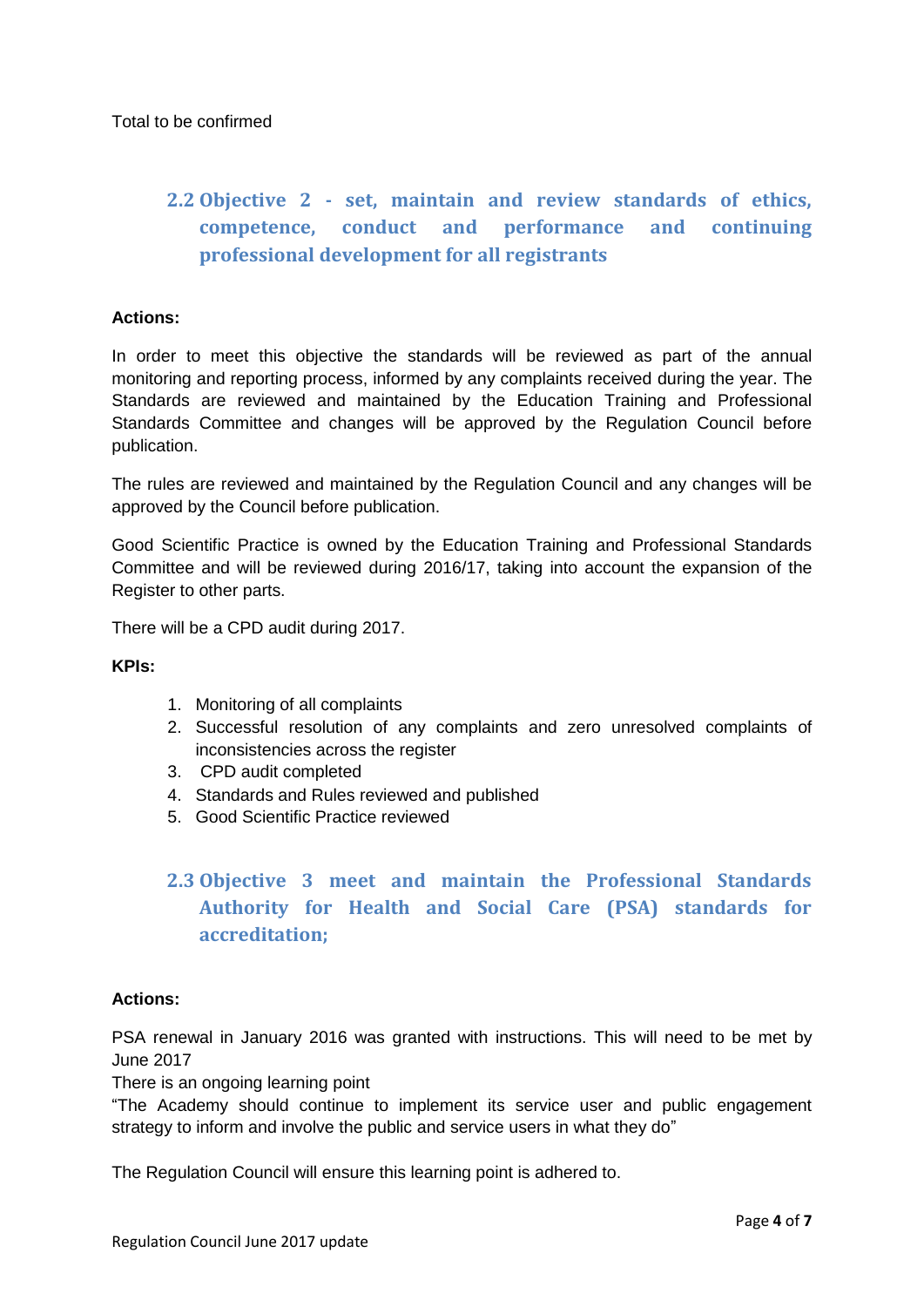PSA are likely to move to a continuous oversight review so we will be monitored on an ongoing basis

Ensure the quality assurance work including the Standards of Education and Training remain fit for purpose through the Education, Training and Professional Standards Committee.

The development work around new business will be cognisant of this objective ensuring that any new business for accredited registers is developed within the regulation framework and that it does not risk the accreditation status that has been achieved. Any new work to promote patient safety such as directories will work within the principles of good regulation and promote public confidence.

### **KPIs:**

6. PSA continued accreditation

## **2.4 Objective 4 - maintain the confidence of the public in the system of registration for healthcare science**

#### **Actions:**

In order to deliver this objective, the Regulation Council will ensure engagement with the patient and public involvement representatives to review any communications, processes and public-facing documentation including the new look website. This engagement will allow for the view of lay users to be determined helping the Regulation Council improve and maintain the public's confidence in our work.

Other opportunities to further engage with patient, public and lay organisations will be identified.

### **KPIs:**

- 7. Training of Lay representatives to undertake investigations and complaints.
- 8. Zero unresolved complaints regarding accessibility and understanding of the register and the Regulation Council work.
- 9. Positive feedback from users of the website, including positive feedback from patients and/or patient groups.
- 10. Annual report published to include progress with patient and lay involvement; commitment to publishing outcomes of all Fitness to Practice cases.

## **2.5 Objective 5 - support and inform the Academy on statutory regulation of healthcare scientists**